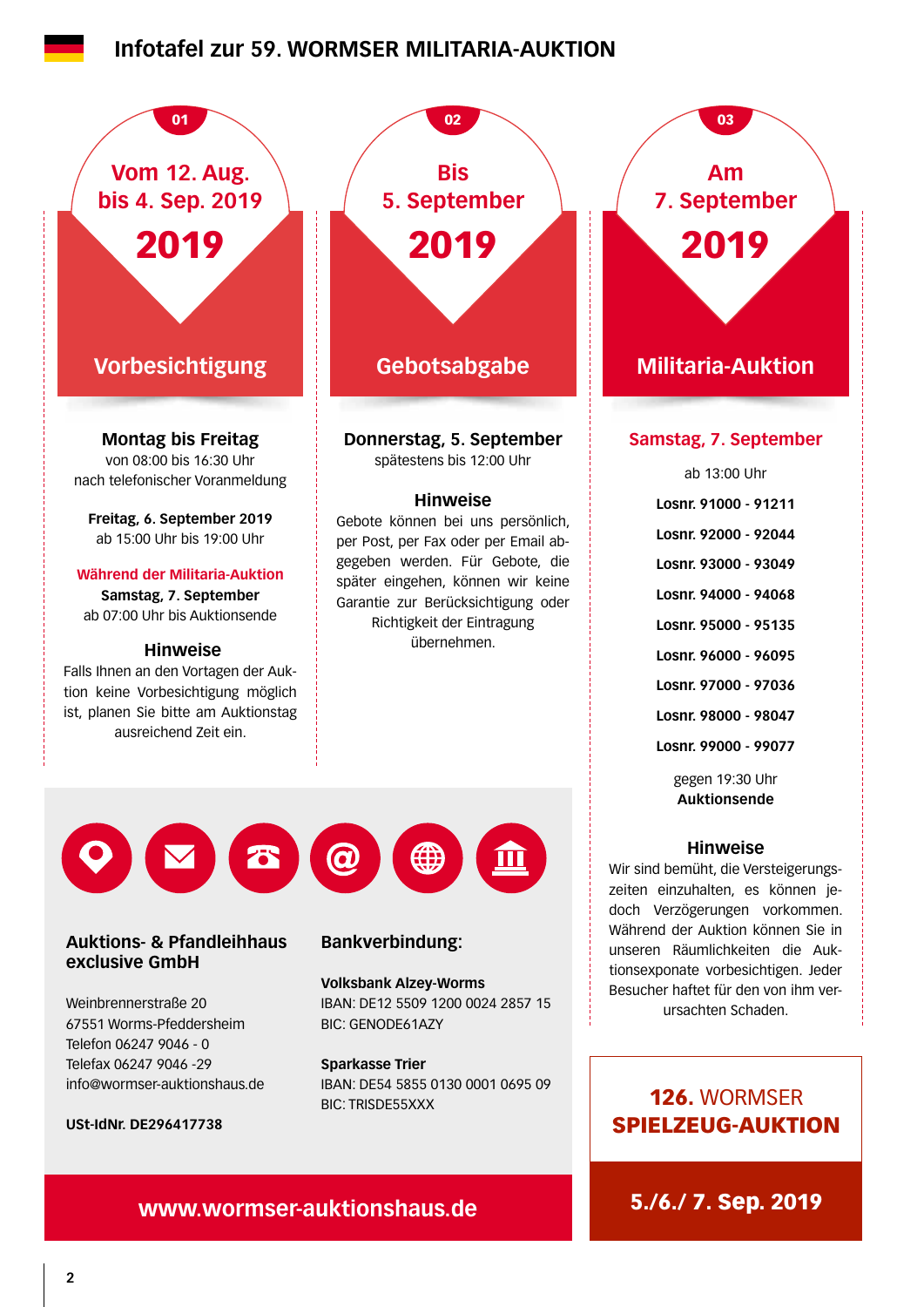## **Infotafel zur 59. WORMSER MILITARIA-AUKTION**



#### **Hinweise**

Ersteigerer, die in der Versteigerungsliste angekreuzt haben, dass Sie ihre Auktionsexponate bei uns abholen oder den Zuschlag auf Lose erhalten die nur für Selbstabholer sind, bitten wir nach der Auktion die Abholung innerhalb von vier Wochen zu veranlassen. Ansonsten werden Lagerkosten i. H. v. 30,00 Euro je Monat fällig!

**Selbstabholung Einlieferungen Nächste Auktion zur 60. WORMSER**  04 05 05 06 **Bis 11. Oktober** 2019

# **MILITARIA-AUKTION**

**Montag bis Freitag** 

von 08:00 Uhr bis 16:30 Uhr

#### **Einlieferungsschluss**  11. Oktober 2019

#### **Hinweise**

Einlieferungen von Auktionsexponaten sind jederzeit erwünscht. Bei größeren Objekten ist eine Übernahme bei Ihnen zu Hause möglich. Abholungen sind in Deutschland und im nahen europäischen Ausland möglich.

**Am 7. Dezember** 2019

#### **Samstag, 7. Dezember**

Ab sofort beginnen unsere sachkundigen Mitarbeiter mit den Vorbereitungen für die nächste Wormser Militaria-Auktion, sodass die eingelieferten Sammlerstücke optimal und einem großen Bieterpublikum zum besten Preis präsentiert werden können. Durch unser Auktionshaus erhalten Einlieferer und Bieter die perfekte Plattform.Wir freuen uns schon heute über Ihre Einlieferungen und Gebote.

Ihr Wormser Auktionsteam



QR-CODE

**Infotafel zur 59. WORMSER MILITARIA-AUKTION**

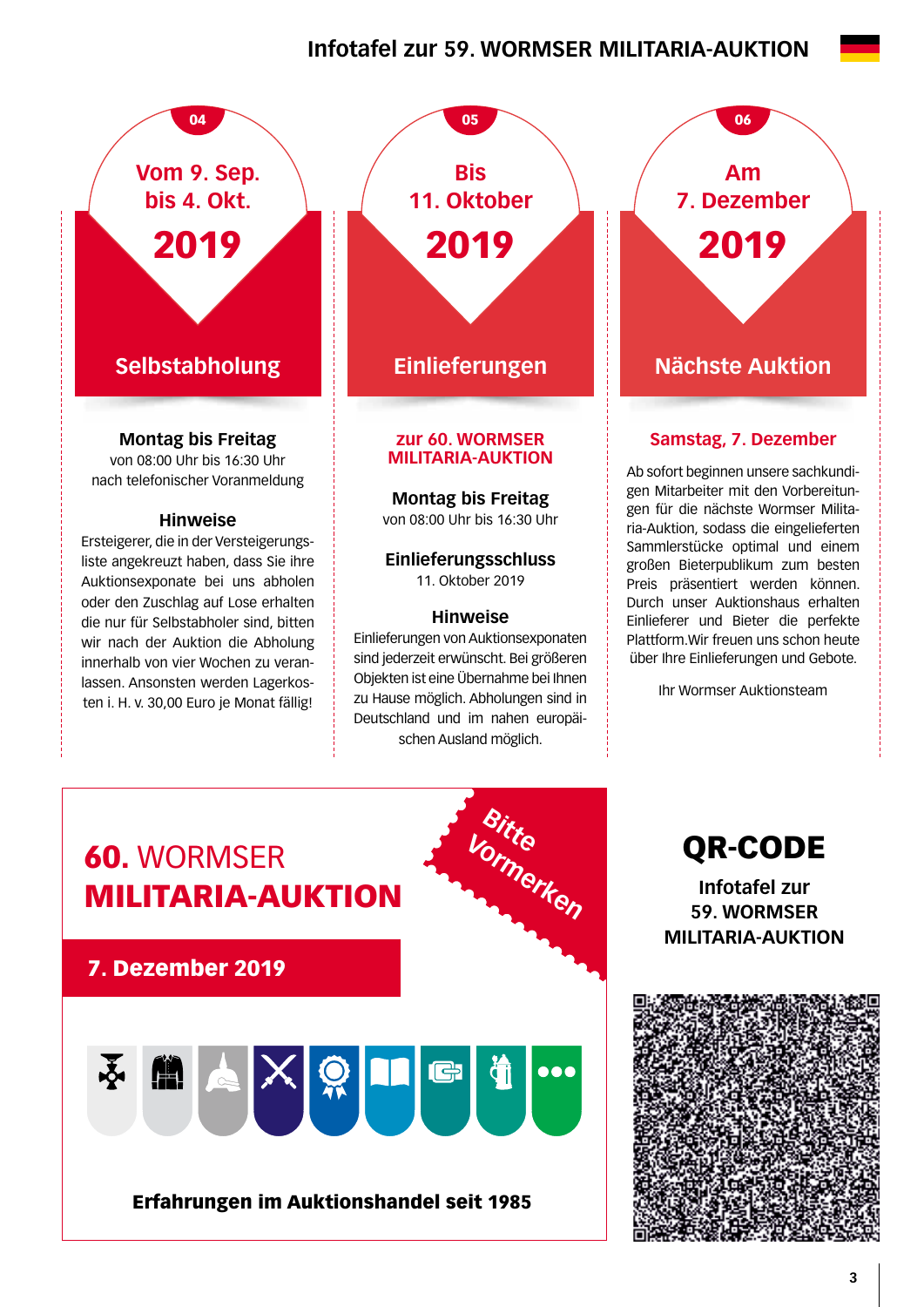

## **www.wormser-auktionshaus.de 5/6/7 Sep. 2019**